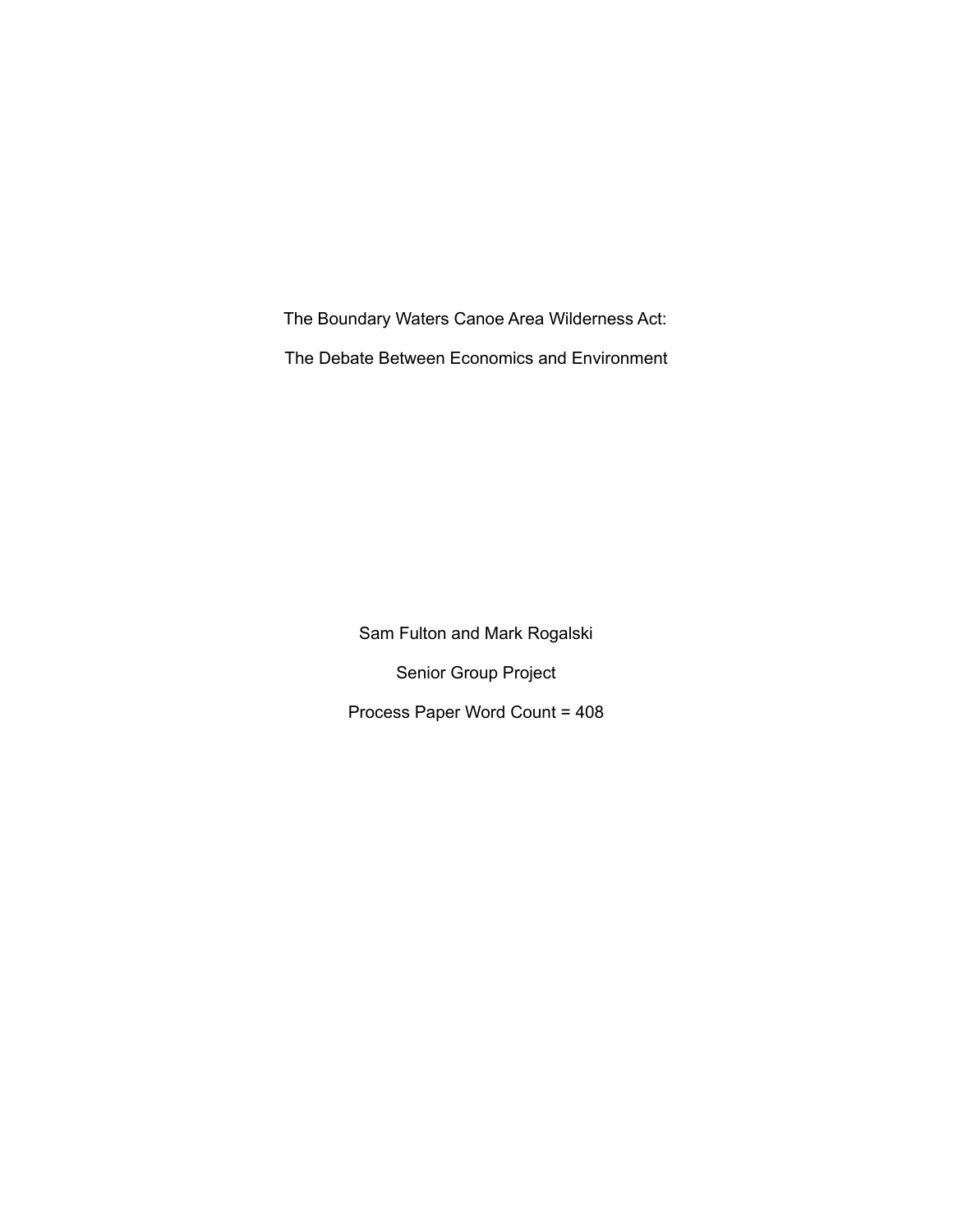We wanted our project to be something meaningful and given that the BWCA is in our home state we thought it would be the perfect topic. We also traveled to the BWCA together on a Boy Scout trip when we were younger. We had never been on lakes without any boating activity and the experience had a huge impact on us. When we heard about the theme for History Day, we researched famous debates in Minnesota and learned about the BWCA Wilderness Act of 1978. We decided to make a documentary because we are both interested in videography. We have both made videos in the past and we enjoy video editing so it seemed fitting to conduct our project in a video format. We also took drone footage of the Minnesota wilderness to include in our presentation.

A large portion of our sources came from online archives. We found some concrete information on the Minnesota DNR website, both of the 1964 and 1978 Act publications, and the National Parks Service website. Sam also found a book called *Trouble Waters: The Fight for the Boundary Waters Canoe Area Wilderness*. We worked with the official act passed in 1978 as a primary source. This helped us understand all the specific details and aspects of the act. We talked to multiple people that had backgrounds in the logging industry, along with experiencing firsthand the effects of the act on industry in the north. The biggest problems were just finding time to do the research, the concepts were pretty straightforward. We didn't take a stand on the topic, we just made sure both sides were represented. Since we are both very active in sports and other activities, we have attempted to work together on the weeknights and divide up the work pretty evenly. We both enjoy the video editing portion, so we have decided to cooperate on that.

The BWCA Act of 1978 affected the economy and environment in a way meant to please both sides. It had a large impact on industry in the BWCA and it remains a prestigious area to this day. The act was very controversial and there was much debate that occurred on the passing of it. Understanding the two opposing sides arguments from the environmental and industry perspectives signifies the importance of the decision. The ultimate siding with the environmentalists was significant because it prohibited mining and logging in some regions, along with restricted motorboat use.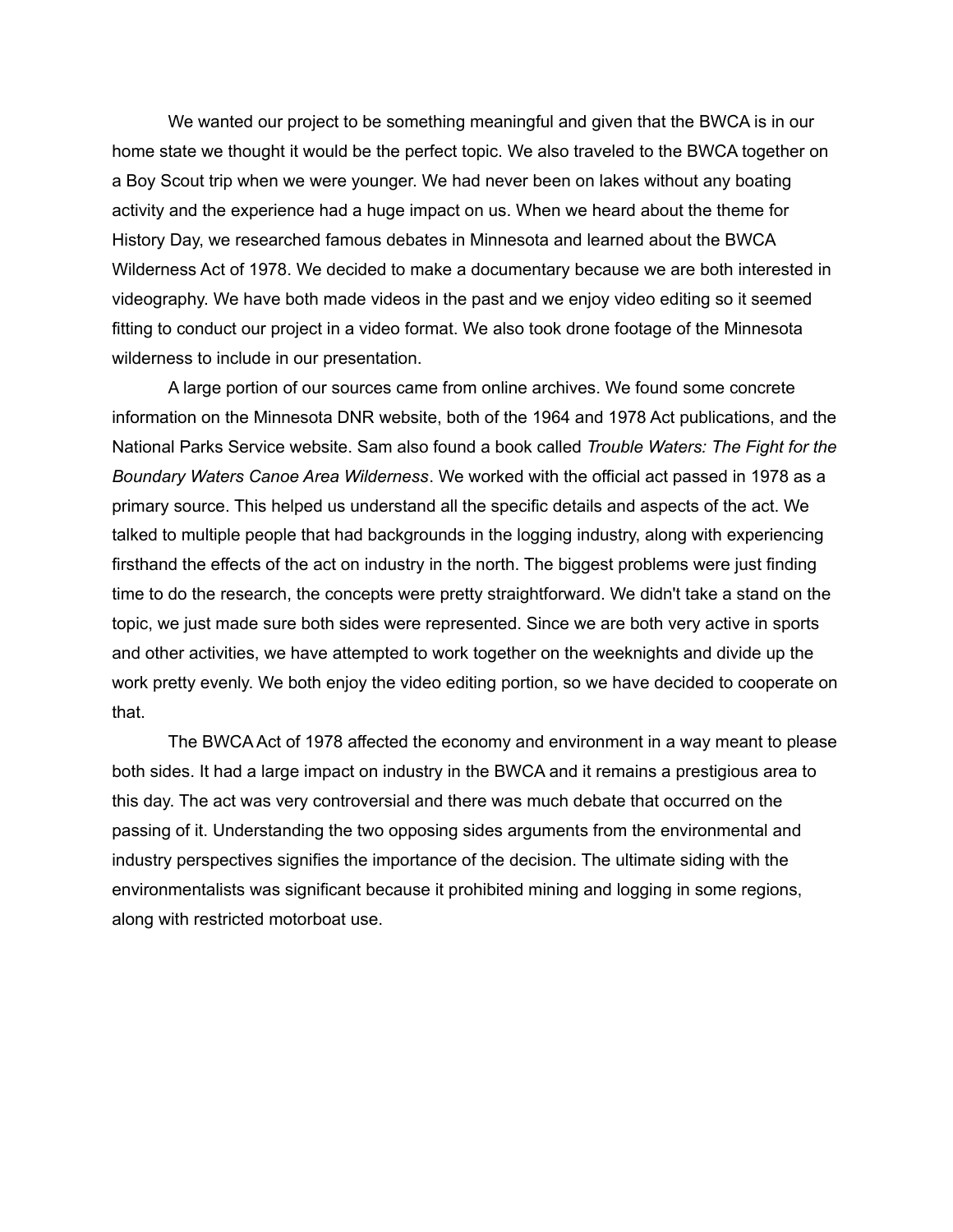## **Annotated Bibliography**

## **Primary Sources:**

Archive, MPR. "Digging up Minnesota: Mining the Wilderness - Part 2." *MPR Archive*, <https://archive.mpr.org/stories/1974/05/24/digging-up-minnesota-mining-the-wilderness-part-2>

This source provided us with an audio recording of Bud Heinselman from 1974. In this audio clip he described the dangers of mining in the boundary waters. Bud was one of the strongest voices backing the environmental side of the BWCA Act of 1978 controversy.

*Boundary Waters Canoe Area Wilderness Act of 1978*, [https://bwca.cc/historical/wildernessactof78.htm.](https://bwca.cc/historical/wildernessactof78.htm)

> This bill states the actual rules and regulations that were put into place. We will use this to explain the basis of the environmental side of the argument and why it was important to keep the area protected.

*Compensation in the 1970s - Bureau of Labor Statistics*. <https://www.bls.gov/opub/mlr/cwc/compensation-in-the-1970s.pdf>

> This source provided us with statistics on unemployment rates in the 1970s. These statistics helped put into perspective the concerns of Northern Minnesota residents when logging jobs were threatened to be taken away.

"Executive Order 10092-Establishing an Airspace Reservation over Certain Areas of the Superior National Forest in Minnesota." *Executive Order 10092-Establishing an Airspace Reservation Over Certain Areas of the Superior National Forest in Minnesota | The American Presidency Project*, 17 Dec. 1949,

[https://www.presidency.ucsb.edu/documents/executive-order-10092-establishing-airspace-reser](https://www.presidency.ucsb.edu/documents/executive-order-10092-establishing-airspace-reservation-over-certain-areas-the-superior.) [vation-over-certain-areas-the-superior](https://www.presidency.ucsb.edu/documents/executive-order-10092-establishing-airspace-reservation-over-certain-areas-the-superior.)

This source recaps President Truman's signing of Executive Order 10092. This Act outlawed float planes landing in the boundary waters, destroying inland resorts business.

Gaetke, Eugene R. "The Boundary Waters Canoe Area Wilderness Act of 1978: Regulating Nonfederal Property under the Property Clause." *UKnowledge*, uknowledge.uky.edu/law\_facpub/85

This source talks about the aftermath of the act and all of the controversy that has come about because of it. This will be a good insight into how the act has affected those around the area.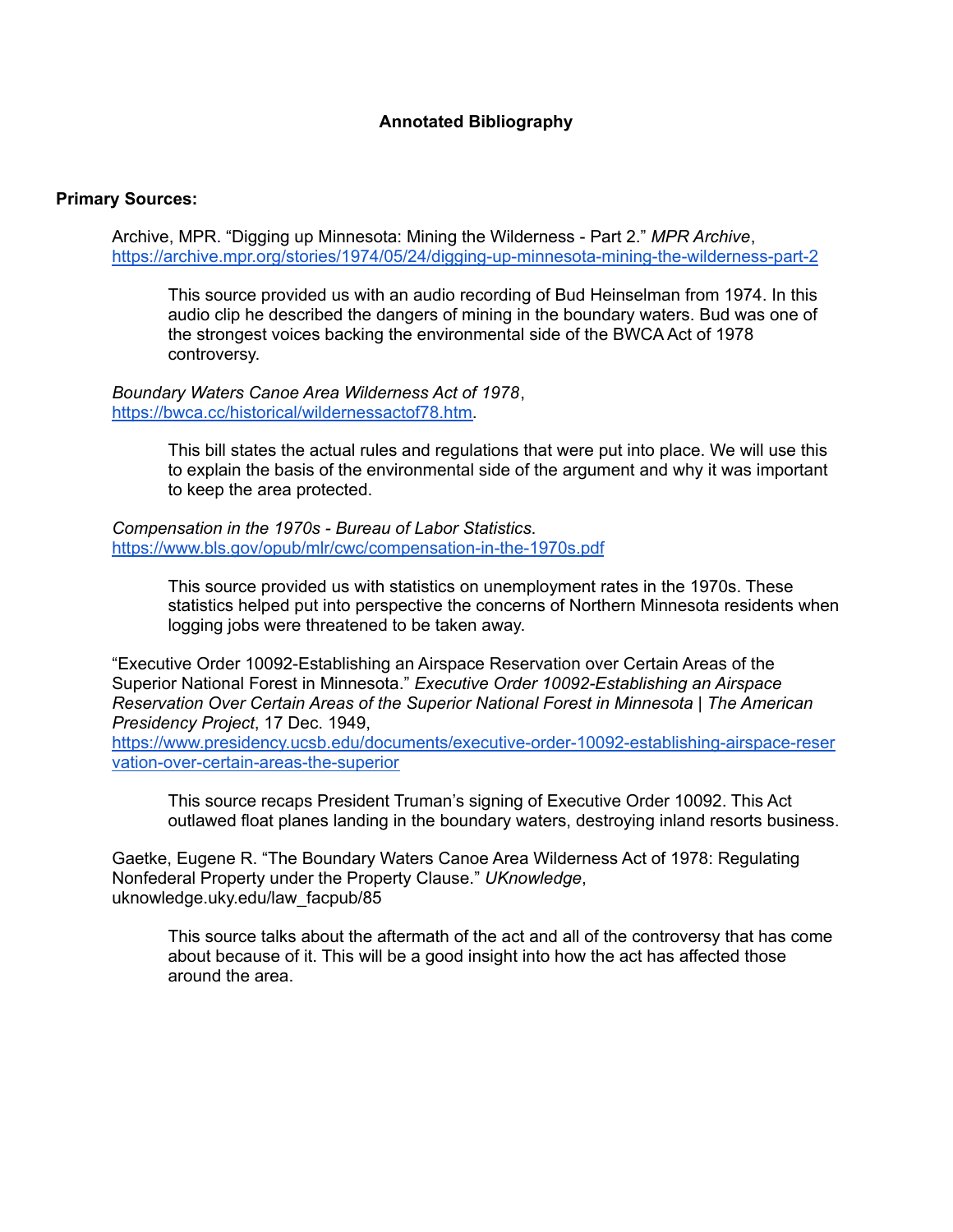"Local Issue; 3; The Wilderness Controversy." *American Archive of Public Broadcasting*, <https://americanarchive.org/catalog/cpb-aacip-516-7940r9n202.>

This source provides an old public broadcast outlining the details of the Wilderness Act of 1964. It specifically talks about the effect on the boundary waters and we play a 20 second clip in our documentary.

PROESCHOLDT, KEVIN. "FIRST FIGHT: Bud Heinselman and the Boundary Waters Canoe Area, 1964-65." *Minnesota History*, vol. 64, no. 2, [Minnesota Historical Society Press, Minnesota Historical Society], 2014, pp. 70–84, <http://www.jstor.org/stable/43492669>

This source talks about the man who first started the fight to protect the boundary waters. It talks about his reasons for concern with regards to logging and mining near the area. We will use it to show the side of the environmentalists in the controversial Act.

Proescholdt, Kevin, et al. *Troubled Waters: The Fight for the Boundary Waters Canoe Area Wilderness*. North Star Press of St. Cloud, 1995.

This book talks about the history of the boundary waters in its entirety. It gives good background information on the indigenous people who lived there before. Also talks about all of the factors that were at play during this time that caused the Act to be made.

Public law 95-495 95thCongress

> This is the official Act as proposed and passed by the government. It had many sections that will be used to form arguments on protections and many of the sections will be used to show controversy in the Act.

"The Wilderness Act of 1964." *The United States Department of Justice*, 12 May 2015, [https://www.justice.gov/enrd/wilderness-act-1964](https://www.justice.gov/enrd/wilderness-act-1964#:~:text=Mindful%20of%20our%20%E2%80%9Cincreasing%20population,benefits%20of%20wilderness.%E2%80%9D%2011%20U.S.C.)

This source provides information about the Wilderness Act of 1964. Gives additional background information and purpose behind the Act.

"Wilderness Connect." *Wilderness Connect - University Of Montana*, <https://wilderness.net/learn-about-wilderness/key-laws/wilderness-act/default.php.>

This is a copy of the Wilderness Act of 1964. This Act outlines the general protection that was provided to "wilderness" areas at the time. We used this source to compare it to the BWCA Act of 1978 to help identify the differences between them and understand why the BWCA Act was necessary.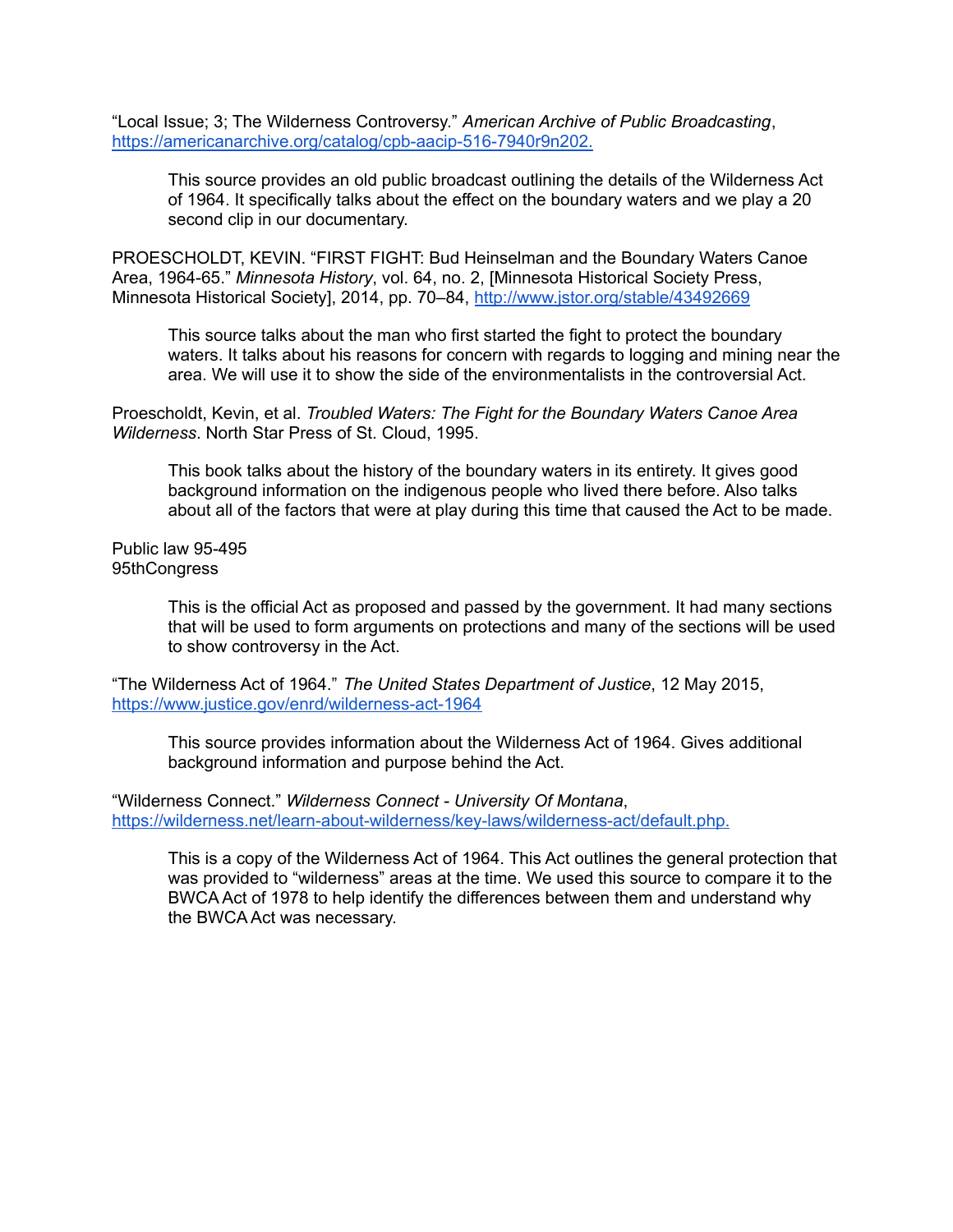## **Secondary Sources:**

"About MHB - History." Mississippi Headwaters Board, [https://www.mississippiheadwaters.org/history.asp.](https://www.mississippiheadwaters.org/history.asp)

> This source states facts about the Mississippi River. It helped us understand the industrial importance of the river and the impact it has on American citizens.

Admin. "The Boundary Waters." Sportsmen for the Boundary Waters, [https://sportsmenbwca.org/the-boundary-waters/.](https://sportsmenbwca.org/the-boundary-waters/)

> This website describes the current status of the boundary waters and will be helpful in studying the lasting effects of the Act and what has changed.

Beymer, Robert, and Louis Dzierzak. Boundary Waters Canoe Area. Wilderness Press, 2009.

This book provides general information about the BWCA. It especially honed in and focused on the motorboat limitations, the Wilderness Act of 1964, and the mining restrictions put in place in the region.

"Boundary Waters Canoe Area Wilderness (BWCAW)." MNopedia, <https://www.mnopedia.org/place/boundary-waters-canoe-area-wilderness-bwcaw>

Source explains important dates in the boundary waters history. We used this to deepen our knowledge of the region and provide statistics in history.

"Boundary Waters Canoe Area Wilderness Act." Wikipedia, Wikimedia Foundation, 1 Nov. 2021, https://en.wikipedia.org/wiki/Boundary\_Waters\_Canoe\_Area\_Wilderness\_Act

This source helped give us a basic understanding of what the Act was and what it encompassed. It helped us understand the different components that went into the Act and the other bills that were attempted to be passed previously.

"BWCAW Overview and History." Superior National Forest - Special Places, [www.fs.usda.gov/detail/superior/specialplaces/?cid=stelprdb5203434](http://www.fs.usda.gov/detail/superior/specialplaces/?cid=stelprdb5203434).

This article is very helpful in giving an overview of what the boundary waters are and all the facts that would be relevant to contextualize the history of the Boundary Waters Act. It also provides lots of information on what is still being done to protect the boundary waters.

Chronology of Historical Actions - House.leg.state.mn.us. <https://www.house.leg.state.mn.us/hrd/pubs/bwcawild.pdf>

> This source covers each of the actions taken historically regarding the Boundary Waters. This chronology helped us understand the long history of debate alongside the many issues that were encountered with the land.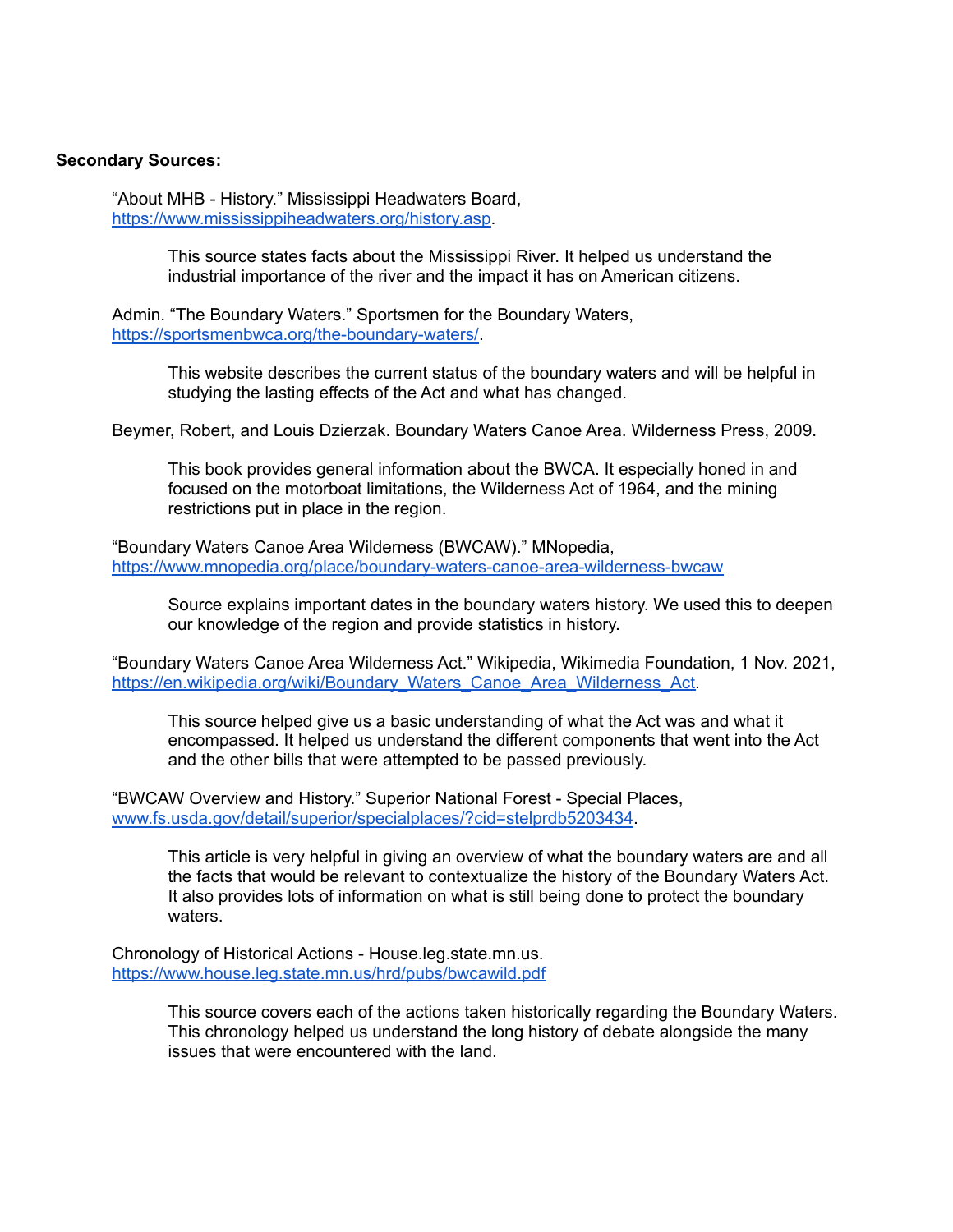Economic Contribution of Minnesot'a Forest Products ... <https://files.dnr.state.mn.us/forestry/um/economiccontributionMNforestproductsindustry2011.pdf>

Source gives information about wood production in Minnesota. Used statistics about Minnesota's wood production in our documentary.

Freedman, Eric. "When Indigenous Rights and Wilderness Collide: Prosecution of Native Americans for Using Motors in Minnesota's Boundary Waters Canoe Wilderness Area." American Indian Quarterly, vol. 26, no. 3, University of Nebraska Press, 2002, pp. 378–92, <http://www.jstor.org/stable/4128490>.

This article states an issue that Native American citizens encountered with the Act regarding the use of motorized vehicles on previously private land. This source will be used to show a flaw in the Act and how this led to a disagreement between the Natives and the environmentalists who were typically on the same side of natural issues.

Frelich, Lee E., and Peter B. Reich. "Wilderness Conservation in an Era of Global Warming and Invasive Species: A Case Study from Minnesota's Boundary Waters Canoe Area Wilderness." Natural Areas Journal, vol. 29, no. 4, Natural Areas Association, 2009, pp. 385–93, <http://www.jstor.org/stable/43914716>.

This article states the changes that the BWCA area is experiencing in the forests, invasive species, and deer overpopulation. We can use this to compare it to old data and identify what has changed much and if it is doing so at an alarming rate.

Harvey, Mark. "Sound Politics: Wilderness, Recreation, and Motors in the Boundary Waters, 1945-1964." Minnesota History, vol. 58, no. 3, [Minnesota Historical Society Press, Minnesota Historical Society], 2002, pp. 130-45, <http://www.jstor.org/stable/20188329>

This journal entry describes the factors and background information surrounding the passing of the Act. It also hones in on the topic of motorized vehicles in the BWCA and how that argument has changed over time.

Heinselman, Miron L. The Boundary Waters Wilderness Ecosystem. University of Minnesota Press, 1999.

This book was written by Bud Heinselman, one of the main environmentalists in support of preserving the BWCA. This book covers everything regarding the Boundary Waters history. We focused on the legislative history the book provided about the several different bills that were proposed.

Lavanger, Julia, et al. "With Boundary Waters Mining in the News, Here's a Brief History of the BWCAW." MinnPost, 6 Feb. 2017,

[https://www.minnpost.com/mnopedia/2017/02/boundary-waters-mining-news-heres-brief-history](https://www.minnpost.com/mnopedia/2017/02/boundary-waters-mining-news-heres-brief-history-bwcaw)[bwcaw](https://www.minnpost.com/mnopedia/2017/02/boundary-waters-mining-news-heres-brief-history-bwcaw)

This source provides important historical dates regarding the boundary waters. Helped us understand the history of the region and why it was such important land.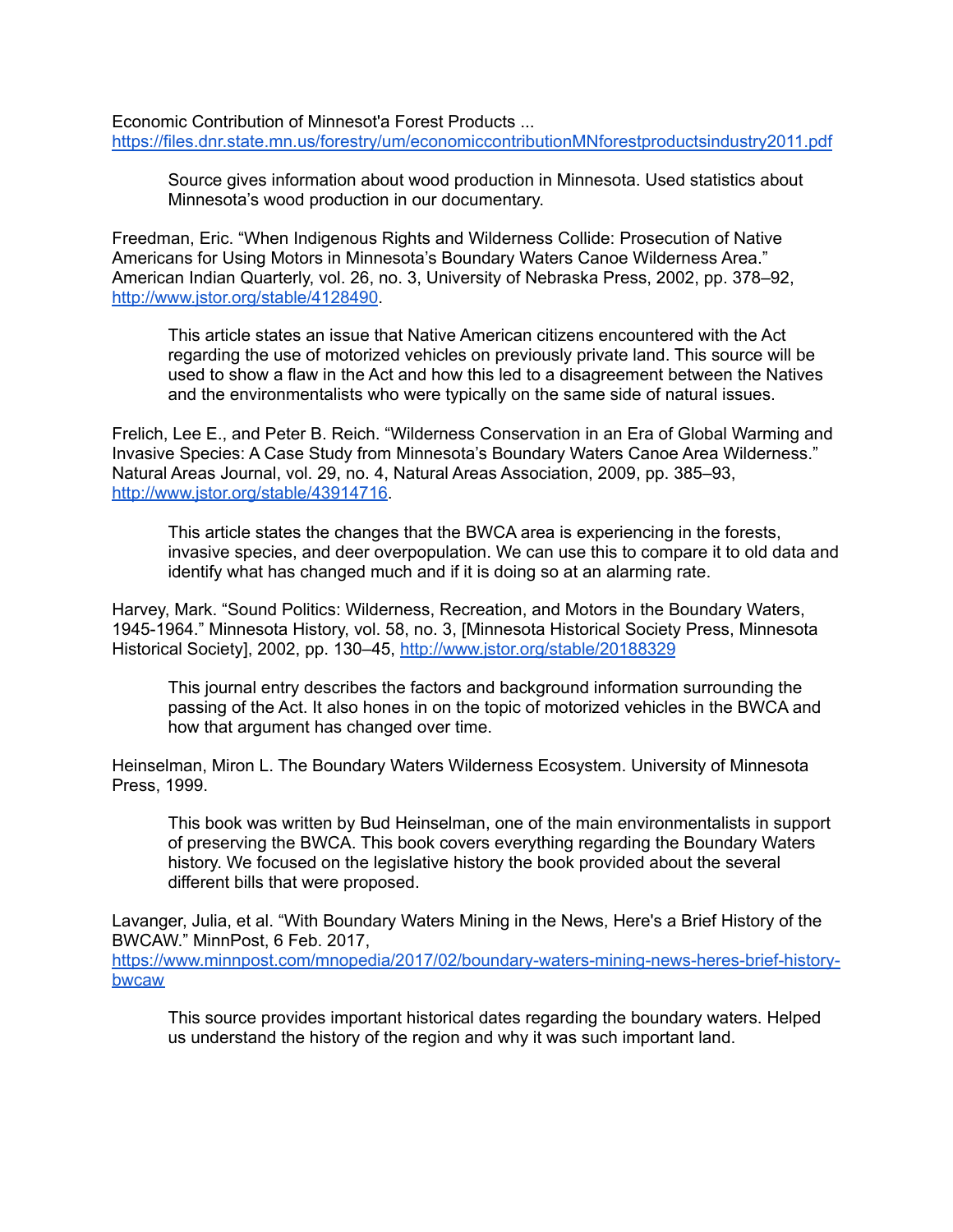"Law & Policy." National Parks Service, U.S. Department of the Interior, 24 May 2021, [https://www.nps.gov/subjects/wilderness/law-and-policy.htm.](https://www.nps.gov/subjects/wilderness/law-and-policy.htm)

This source outlines the importance and features of the 1964 Wilderness Act. We used this source to help aid our understanding of the Wilderness Act of 1964.

"Mining and Mineral Resources of Minnesota." Minnesota Department of Natural Resources, [https://www.dnr.state.mn.us/lands\\_minerals/mining.html.](https://www.dnr.state.mn.us/lands_minerals/mining.html)

This source provides statistics on mining in Minnesota. Helped us learn about the iron ore and taconite production in Minnesota.

Minnesota Mine Sites: Active Mines, Advanced Projects of ...

[https://files.dnr.state.mn.us/lands\\_minerals/mpes\\_projects/minnesota\\_mine\\_sites\\_and\\_advance](https://files.dnr.state.mn.us/lands_minerals/mpes_projects/minnesota_mine_sites_and_advanced_minerals_projects_january2016.pdf) [d\\_minerals\\_projects\\_january2016.pdf](https://files.dnr.state.mn.us/lands_minerals/mpes_projects/minnesota_mine_sites_and_advanced_minerals_projects_january2016.pdf)

This source visualizes the mine locations in Minnesota. It helped us identify the near threats to the boundary waters.

Motorboat Sound Effect Compilation - Youtube. <https://www.youtube.com/watch?v=IEHebiexa-M>

This source provided us with an audio clip of a motorboat which we used in our documentary.

Nancy McReady | President of CWCS. "Looking Back at What Led to the 1978 Bwca Wilderness Act." Mesabi Tribune, 31 Oct. 2018, [https://www.mesabitribune.com/mine/looking-back-at-what-led-to-the-1978-bwca-wilderness-act/](https://www.mesabitribune.com/mine/looking-back-at-what-led-to-the-1978-bwca-wilderness-act/article_59edf58c-db9d-11e8-b43b-cb0643eb5eb9.html#//) [article\\_59edf58c-db9d-11e8-b43b-cb0643eb5eb9.html](https://www.mesabitribune.com/mine/looking-back-at-what-led-to-the-1978-bwca-wilderness-act/article_59edf58c-db9d-11e8-b43b-cb0643eb5eb9.html#//)

This website describes the actions of Senator Humphrey leading up to the 1978 Act and gives numerical facts about the boundary waters after the Act was signed. This will help us understand more about the time period and the people that helped influence the bill.

"Principal Sources." Wilbers,

<http://www.wilbers.com/BoundaryWatersCanoeAreaWildernessChronologyLong.htm>

This source provided us with information about the entire history of the Boundary Waters area. This source had a long list of dates which aided our understanding of the region.

Radio, Minnesota Public. "MPR: The Boundary Waters: 25 Years Later." News & Features, 21 Oct. 2003, [http://news.minnesota.publicradio.org/features/2003/10/21\\_kelleherb\\_bwca/](http://news.minnesota.publicradio.org/features/2003/10/21_kelleherb_bwca/)

This source provided us with information identifying the debate over the Boundary Waters. This helped us get a good understanding and grasp the ideas that both parties presented throughout the passing of this bill. We also quoted this article in our conclusion.

Seitz, Greg. "Boundary Waters Created out of Conflict and Compromise 40 Years Ago Today." Quetico Superior Wilderness News, 22 Oct. 2018,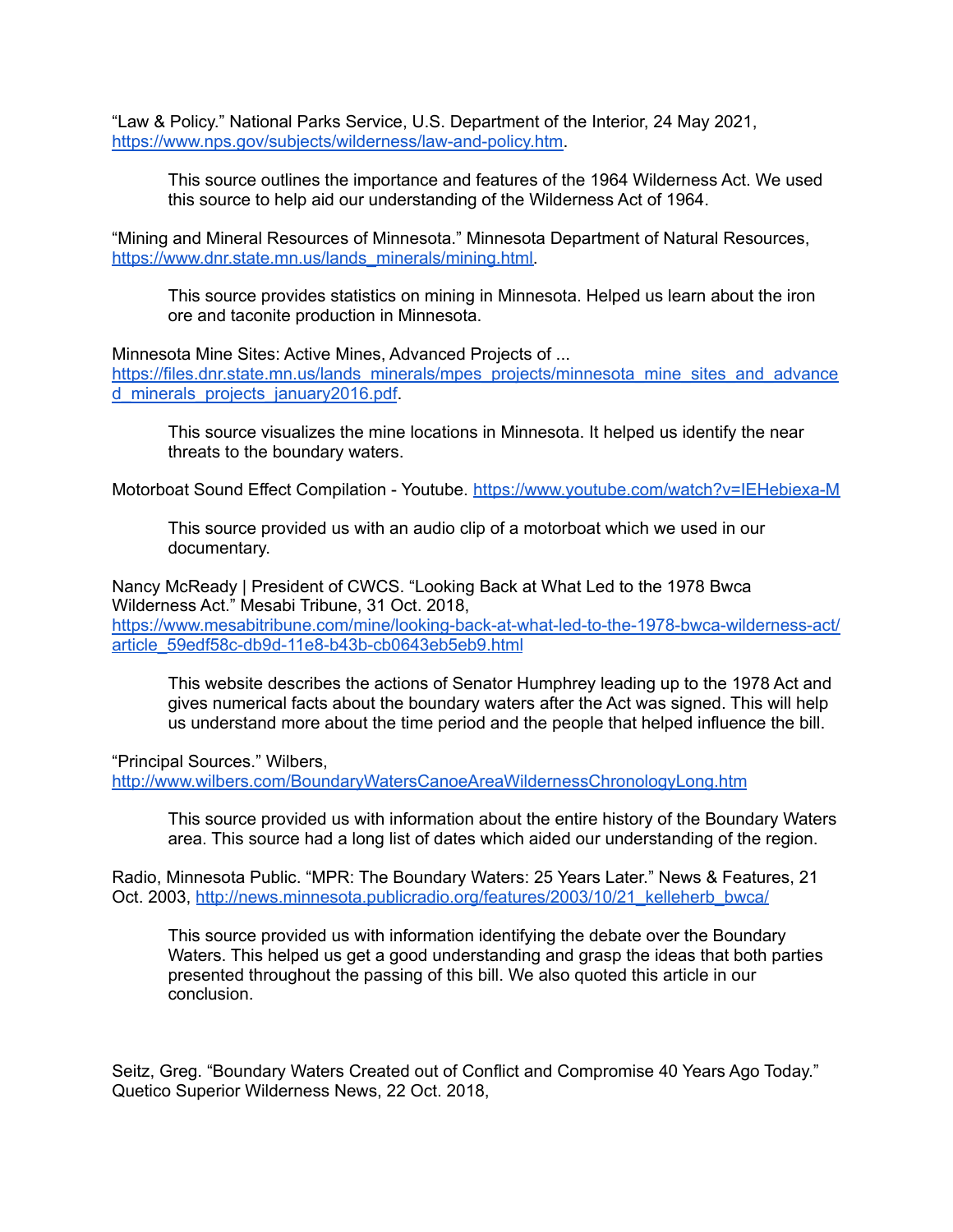[https://queticosuperior.org/blog/boundary-waters-created-conflict-compromise-40-years-ago-tod](https://queticosuperior.org/blog/boundary-waters-created-conflict-compromise-40-years-ago-today/) [ay/.](https://queticosuperior.org/blog/boundary-waters-created-conflict-compromise-40-years-ago-today/)

This source includes a 10-minute documentary that will be very helpful for us to use as a guide to know how a documentary format should work. It also includes part of the debate and shows how each side got a little bit of what they wanted.

Wilkinson, Todd. "'Never Here': Battle Royale in Mn Boundary Waters' Mine Fight Has Ties to Greater Yellowstone Mountain Journal Interviews Becky Rom Who Is Hoping to Stop a Mega Copper Mine, Backed by Chilean Investors, from Harming the Lower 48's Premier Water Wildernessby Todd Wilkinson." Mountain Journal, 16 Nov. 2021, [https://mountainjournal.org/mine-battle-in-boundary-waters-using-lessons-from-greater-yellowst](https://mountainjournal.org/mine-battle-in-boundary-waters-using-lessons-from-greater-yellowstone) [one](https://mountainjournal.org/mine-battle-in-boundary-waters-using-lessons-from-greater-yellowstone)

This source explains the different types of minerals that are mined for in the boundary waters. The article helped us understand what valuable minerals Minnesota has to offer and why the industrialists pushed to allow mining in this area.

## **Images:**

"1950 Johnson 'Model TN' 5 Hp Outboard Motor AD: Outboard Motors, Fishing Bobber, Cool Boats." Pinterest, <https://www.pinterest.com/pin/516154807275335490/>

This source provided us with an image of an old boat advertisement from the 1950s.

"1950 Steelcraft Express 28 Boat Ad- Nice Photos." Capt, <https://capt-dons-boat-ads.ecrater.com/p/32988912/1950-steelcraft-express-28-boat-ad-nice>

This source provided us with an image of an old boat advertisement from the 1950s.

"1950 AD Coleman Camp Stove Lantern Andy Devine Movie Star Sportsman Ya: Coleman, Camping Stove, Sportsman." Pinterest, <https://www.pinterest.com/pin/494692340303266295/>

This source provided us with an image of an old camping equipment advertisement from the 1950s.

"1950 AD Coleman: Camping Lights, Coleman Camping, Camping Fun." Pinterest, <https://www.pinterest.es/pin/626141154418927709/>

This source provided us with an image of an old camping equipment advertisement from the 1950s.

Aerial Footage of a Tow Boat · Free Stock Video - Pexels.com. <https://www.pexels.com/video/aerial-footage-of-a-tow-boat-8859917/>.

Drone video of a boat on a river. Used in documentary background.

Baran, Madeleine. "Rep. Jim Oberstar: A Timeline of His Career." MPR News, MPR News, 15 July 2019, <https://www.mprnews.org/story/2010/11/08/oberstar-timeline>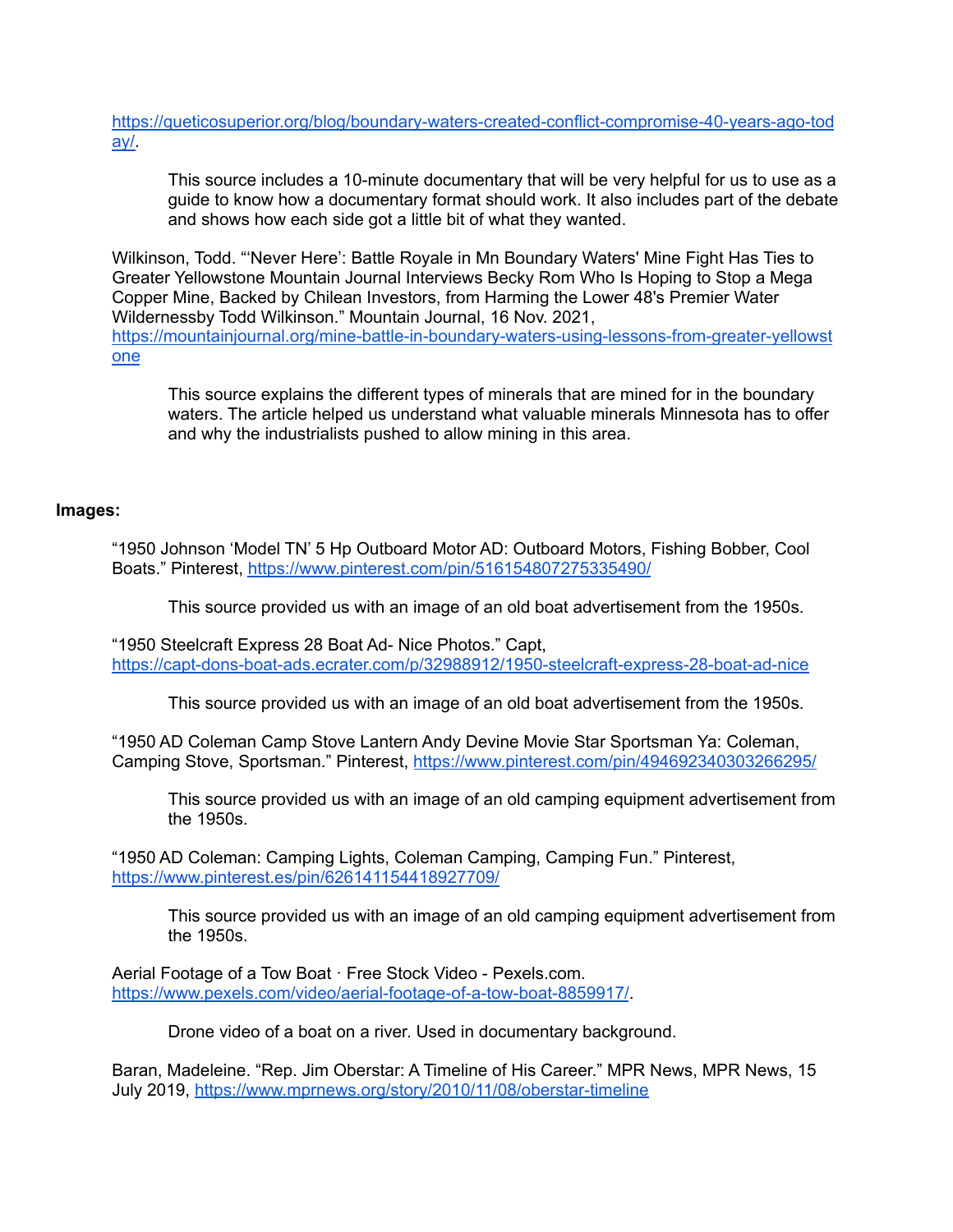This source provided us with an image of Jim Oberstar displayed in our documentary.

Bierschbach, Briana, et al. "How the Specter of the Decades-Long Fight over the BWCA Hangs over Polymet." MinnPost, 12 Nov. 2015, [https://www.minnpost.com/politics-policy/2015/11/how-specter-decades-long-fight-over-bwca-ha](https://www.minnpost.com/politics-policy/2015/11/how-specter-decades-long-fight-over-bwca-hangs-over-polymet/) [ngs-over-polymet/.](https://www.minnpost.com/politics-policy/2015/11/how-specter-decades-long-fight-over-bwca-hangs-over-polymet/)

This source visualizes the opposition against the BWCA 1978 bill. We used the picture from this in our documentary.

"Boundary Waters Canoe Area Wilderness: BWCA." Ely Area Tourism Bureau & Ely Chamber of Commerce, <https://www.ely.org/boundary-waters/>.

This source provides ample information about the boundary waters today. We used the image of the boundary waters in our documentary.

Boundary Waters Episode 5 - the Long Portage - Youtube. <https://www.youtube.com/watch?v=MVFK-DxsjBA>

> This source provided us with a video of canoe portaging which we display in our documentary.

"Boundary Waters Legends: The Fiery Grit of Bud Heinselman." Save the Boundary Waters, <https://www.savetheboundarywaters.org/BudHeinselman>

This source provided us with a picture of Bud Heinselman displayed in our documentary.

"Conservation vs. Copper: Minnesota Town Debates Its Future with a Mine." The Christian Science Monitor, The Christian Science Monitor, 2 July 2020, [https://www.csmonitor.com/Environment/2020/0702/Conservation-vs.-copper-Minnesota-town-d](https://www.csmonitor.com/Environment/2020/0702/Conservation-vs.-copper-Minnesota-town-debates-its-future-with-a-mine) [ebates-its-future-with-a-mine](https://www.csmonitor.com/Environment/2020/0702/Conservation-vs.-copper-Minnesota-town-debates-its-future-with-a-mine)

This source provided us with pictures of old miners which we used in our documentary.

"Donald M. Fraser." Wikipedia, Wikimedia Foundation, 3 June 2019, [https://simple.wikipedia.org/wiki/Donald\\_M.\\_Fraser](https://simple.wikipedia.org/wiki/Donald_M._Fraser)

> This source provided us with an image of Donald Fraser which we show in our documentary.

Dunbar, Elizabeth. "Climate Curious: We Answer Your Questions about Climate Change." MPR News, MPR News, 18 Nov. 2019, <https://www.mprnews.org/story/2019/09/11/climate-curious-questions>

This source provided an image of a forest which we used for a chart in our documentary.

Editor. "Basswood Beach Resort and Canoe Trips." Quetico Superior Wilderness News, 19 Feb. 2018, https://queticosuperior.org/blog/basswood-beach-resort-canoe-trips Sandoval, Carlos. "Copper Toxicity in Fish." Fish Pathology, 4 Sept. 2020, <https://fishhistopathology.com/home/2020/09/04/copper-toxicity-in-fish>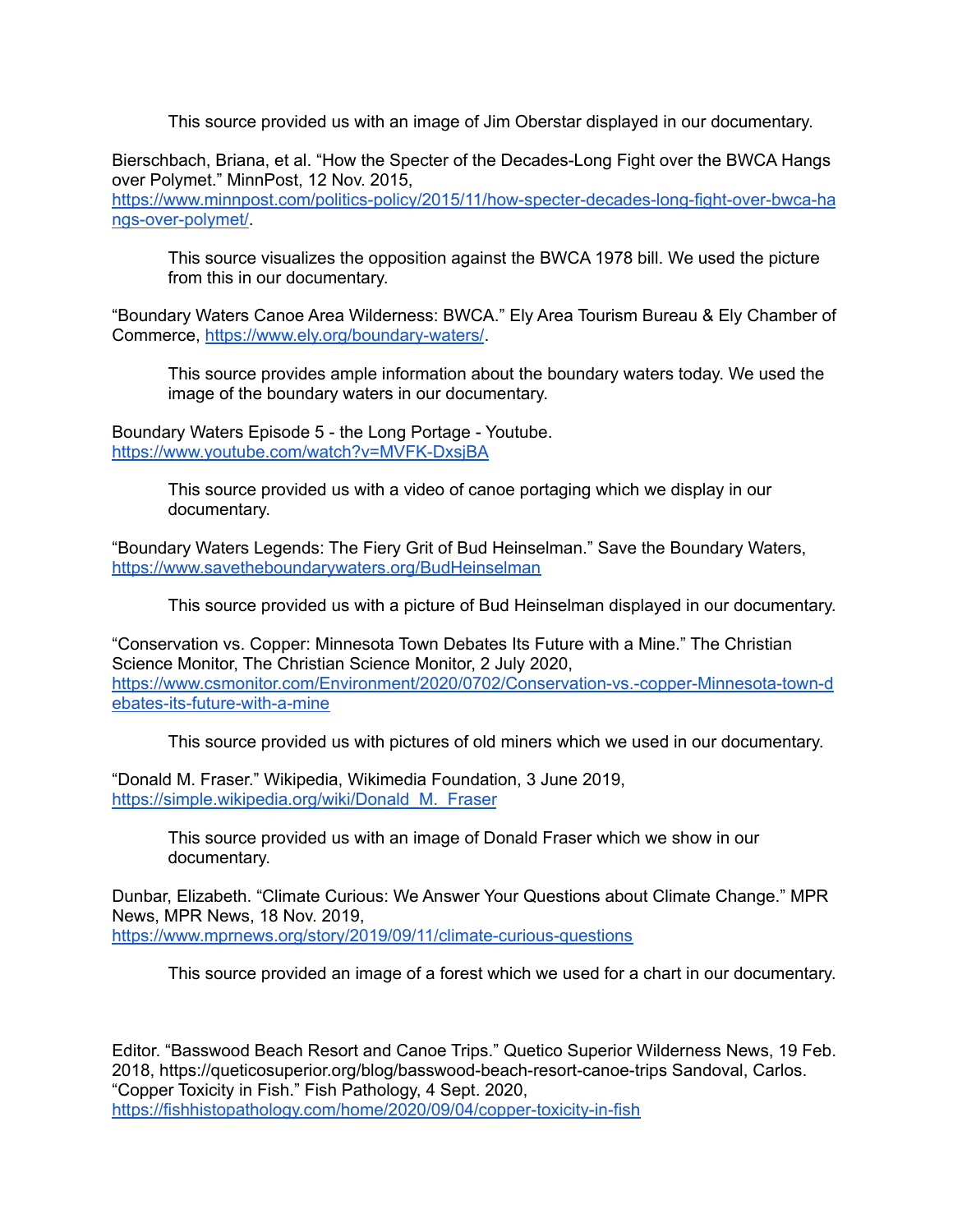This source provided us with an image of an old resort in the boundary waters.

Editor. "The Historic Lodges of the Boundary Waters." Quetico Superior Wilderness News, 31 May 2018, <https://queticosuperior.org/blog/historic-lodges-boundary-waters/>.

This source talks about log cabins and life in the boundary waters. Used images of the cabin and plane in the documentary.

"Evinrude Vintage Boat Ad 1950s Vacation Milwaukee Wisconsin: Etsy: Vintage Boats, Outboard Motors, Boat." Pinterest, <https://www.pinterest.com/pin/2814818499401769/>

This source provided us with an image of an old boat advertisement from the 1950s.

*First Fight: Bud Heinselman and the ... - Collections.mnhs.org*. <https://collections.mnhs.org/mnhistorymagazine/articles/64/v64i02p070-084.pdf>

This source provided us with an image of the Conservation Affiliates displayed in our documentary.

Forgrave, Reid. "In Northern Minnesota, Two Economies Square off: Mining vs. Wilderness." The New York Times, The New York Times, 12 Oct. 2017, https://www.nytimes.com/2017/10/12/magazine/in-northern-minnesota-two-economies-square-of f-mining-vs-wilderness.html. "Boundary Waters Canoe Area Wilderness Bwca Guide." Canoeing.com, 26 Apr. 2020, [http://canoeing.com/destinations/bwca/.](http://canoeing.com/destinations/bwca/)

Source provides pictures illustrating the boundary waters and several mines. We used these images in our documentary.

Glass, Andrew. "LBJ Signs Wilderness Act, Sept. 3, 1964." POLITICO, 3 Sept. 2018, <https://www.politico.com/story/2018/09/03/this-day-in-politics-sept-3-1964-805487>

Explains the actions of the Wilderness Act of 1964. Used for pictures in documentary and it aided our understanding of the Act.

History Speaks: The Boundary Waters | WTIP North Shore ... https://www.wtip.org/content/history-speaks-boundary-waters "Timeline: Explore How Mining Threatens the Boundary Waters." The Wilderness Society, <https://www.wilderness.org/articles/blog/timeline-explore-how-mining-threatens-boundary-waters>

This source provided us with an image of protestors surrounding the BWCA Act of 1978.

"House Session." C, <https://www.c-span.org/video/?60467-2%2Fhouse-session>

This source provided us with an image of Bruce Vento displayed in our documentary.

"Jackpine Journey (1950)." Youtube, 9 June 2021, <https://www.youtube.com/watch?v=ebPKuKQ85UY>

This source provided us with a clip of canoeing which we used in our documentary.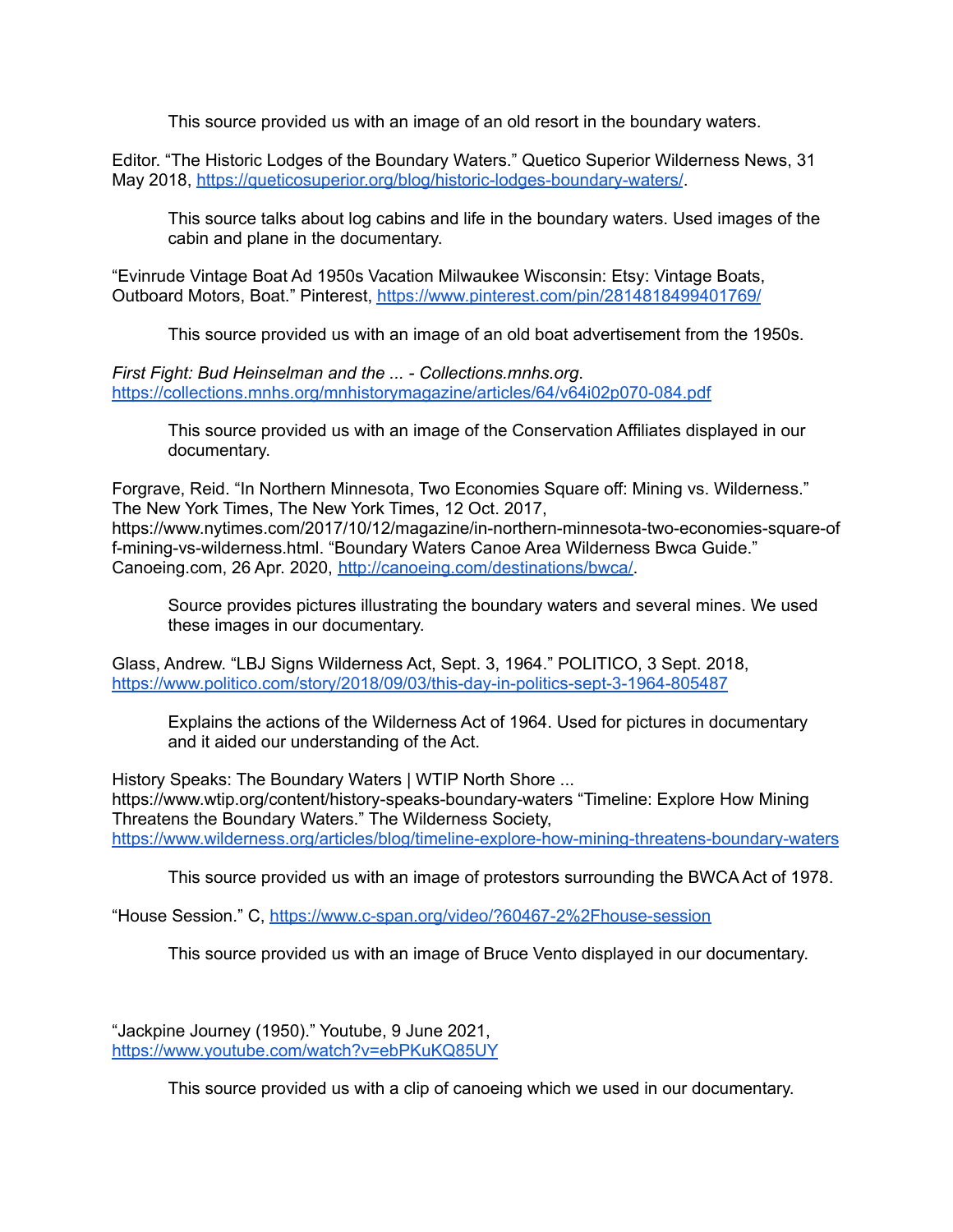"Jim Oberstar, Iron Range's Longtime Congressman, Dies at 79." Star Tribune, 3 May 2014, [https://www.startribune.com/jim-oberstar-iron-range-s-longtime-congressman-dies-at-79/257797](https://www.startribune.com/jim-oberstar-iron-range-s-longtime-congressman-dies-at-79/257797051) [051](https://www.startribune.com/jim-oberstar-iron-range-s-longtime-congressman-dies-at-79/257797051)

This source provided us with an image of Jim Oberstar displayed in our documentary.

Klecker, Mara. "A Minnesota Politician for Four Decades, Don Fraser Dies at 95." Star Tribune, Star Tribune, 3 June 2019,

[https://www.startribune.com/a-minnesota-politician-for-four-decades-don-fraser-has-died-at-95/5](https://www.startribune.com/a-minnesota-politician-for-four-decades-don-fraser-has-died-at-95/510743592) [10743592](https://www.startribune.com/a-minnesota-politician-for-four-decades-don-fraser-has-died-at-95/510743592)

This source provided us with an image of Don Fraser displayed in our documentary.

"Learning to Portage on Our First Canoe Trip | Boundary Waters." Youtube, 19 Apr. 2020, https://www.youtube.com/watch?v=rp8olvUpS2wBoundary Waters Camping Trip | BWCA Boundary ... - Youtube.com.

<https://www.youtube.com/watch?v=k2XkwHwCvyQ?playlist=k2XkwHwCvyQ&end=>

This source provided us with a video of canoe portaging which we display in our documentary.

Mehana, El-Sayed E., et al. "Biomonitoring of Heavy Metal Pollution Using Acanthocephalans Parasite in Ecosystem: An Updated Overview." MDPI, Multidisciplinary Digital Publishing Institute, 7 May 2020, <https://www.mdpi.com/2076-2615/10/5/811/htm>

This source provided us with an image that illustrated the effects of copper on fish.

Mercury Outboard Boat Motors Vintage Commercials from 1950 ... <https://www.youtube.com/watch?v=JNokPOnPNa0>

> This source provided us with an old Mercury boating advertisement which we use in our documentary.

"Opinion Exchange: Remembering Don Fraser: An Activist and a Steward - No Contradiction." Star Tribune, Star Tribune, 3 June 2019,

https://www.startribune.com/remembering-don-fraser-an-activist-and-a-steward-no-contradiction /510762302 "Phillip Burton." Wikipedia, Wikimedia Foundation, 13 Jan. 2022, [https://en.wikipedia.org/wiki/Phillip\\_Burton](https://en.wikipedia.org/wiki/Phillip_Burton)

This source provided us with an image of Don Fraser displayed in our documentary.

RCWadmin, et al. "Southern Railway Pulpwood Racks." Resin Car Works Blog, 20 May 2020, <http://blog.resincarworks.com/southern-railway-pulpwood-racks>

This source provided us with an image of pulpwood which we used in our documentary.

Scenery with Lake and Forest in Autumn · Free Stock Video. <https://www.pexels.com/video/scenery-with-lake-and-forest-in-autumn-10171434/>.

Video of a forest with a lake. Used in documentary background.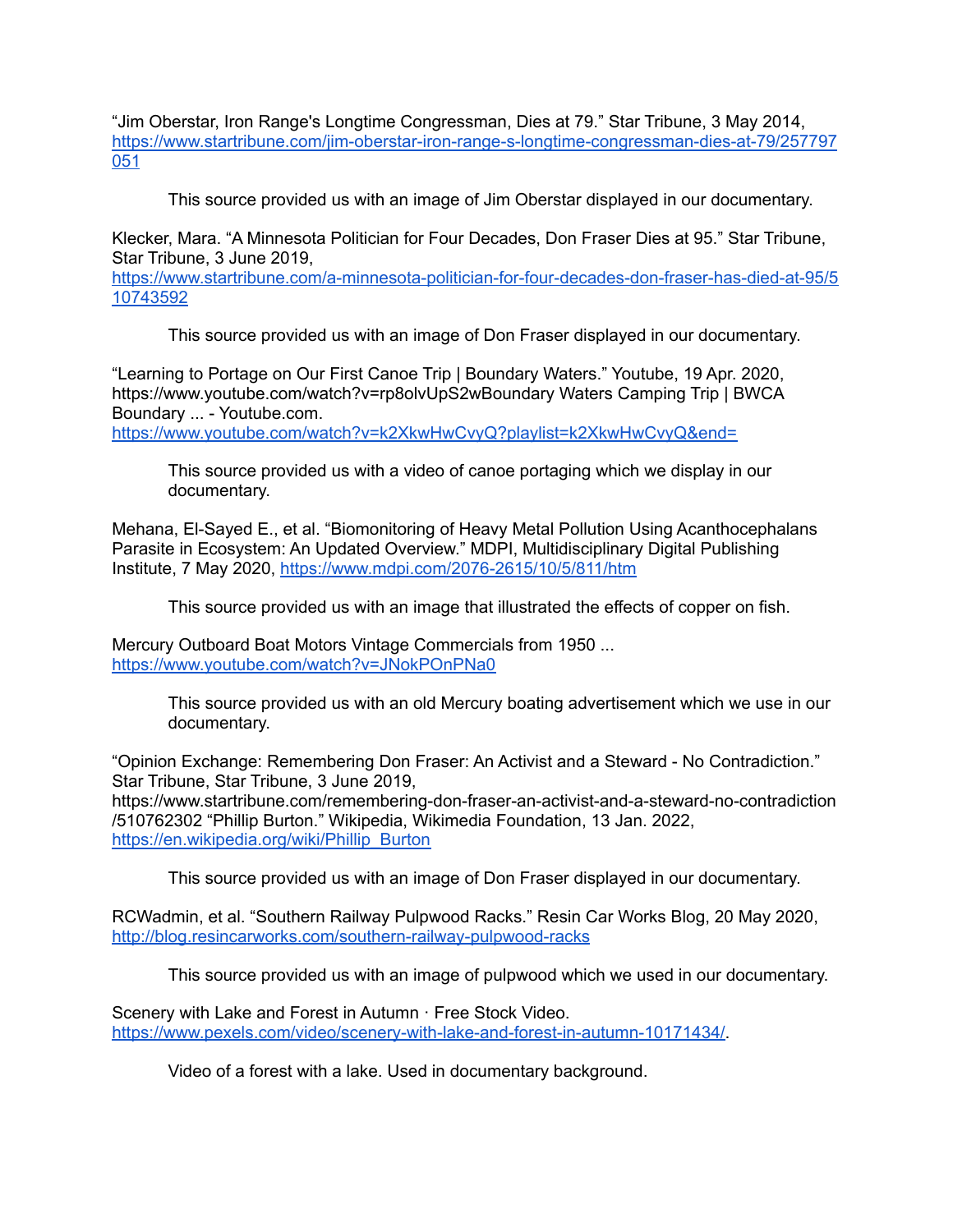Seitz, Greg. "Paddling through History: Canoe Crew Retraces Historic Boundary Waters 'Circle Tour'." Quetico Superior Wilderness News, 15 Nov. 2020, [https://queticosuperior.org/blog/paddling-through-history-canoe-crew-retraces-historic-boundary](https://queticosuperior.org/blog/paddling-through-history-canoe-crew-retraces-historic-boundary-waters-loop/)[waters-loop/](https://queticosuperior.org/blog/paddling-through-history-canoe-crew-retraces-historic-boundary-waters-loop/)

This source provided us with an old image of a canoe and camping displayed in our documentary.

Seitz, Greg. "Sixty-Year-Old Seaplanes Still Serve in the Superior National Forest." Quetico Superior Wilderness News, 12 Nov. 2020, [https://queticosuperior.org/blog/sixty-year-old-seaplanes-still-serve-many-purposes-on-the-super](https://queticosuperior.org/blog/sixty-year-old-seaplanes-still-serve-many-purposes-on-the-superior-national-forest/) [ior-national-forest/.](https://queticosuperior.org/blog/sixty-year-old-seaplanes-still-serve-many-purposes-on-the-superior-national-forest/)

This source talks about the seaplane popularity that was in the boundary waters. We used the image from this source.

Seitz, Greg. "Superior National Forest Picks Projects for Infrastructure Investment Funded by Recent Legislation." Quetico Superior Wilderness News, 18 Mar. 2021, <https://queticosuperior.org/blog/superior-national-forest>

Provides information on the Superior National Forest along with some statistics. Used the image of the Superior National Forest sign in video.

*Superior National Forest - History & Culture*, [https://www.fs.usda.gov/detail/superior/learning/history-culture/?cid=fsm91\\_049843](https://www.fs.usda.gov/detail/superior/learning/history-culture/?cid=fsm91_049843)

This source provided us with an image of clear cut logs on a truck in the Superior National Forest.

"The Lumber Industry in Northern Wisconsin." Wisconsin 101 Our History in Objects, 29 Sept. 2020, <https://wi101.wisc.edu/2016/02/01/the-lumber-industry-in-northern-wisconsin>

This source provided us with an image of loggers which we used in our documentary.

Truck Driving on Dirt Road · Free Stock Video - Pexels.com. <https://www.pexels.com/video/truck-driving-on-dirt-road-4474926/>.

Video of dump truck driving in an open-pit mine. Used in documentary background.

"Twin Metals Project Goes from Bad to Worse." Save the Boundary Waters, <https://www.savetheboundarywaters.org/updates/twin-metals-project-goes-bad-worse>

This source provided us with an image illustrating the location of the Twin Metals mine project.

*United States Department of Agriculture Boundary Waters ...* [https://www.fs.usda.gov/Internet/FSE\\_DOCUMENTS/fseprd611535.pdf](https://www.fs.usda.gov/Internet/FSE_DOCUMENTS/fseprd611535.pdf.)

> This source provides general information about the boundary waters. We used the image of President Jimmy Carter signing the BWCA Act of 1978.